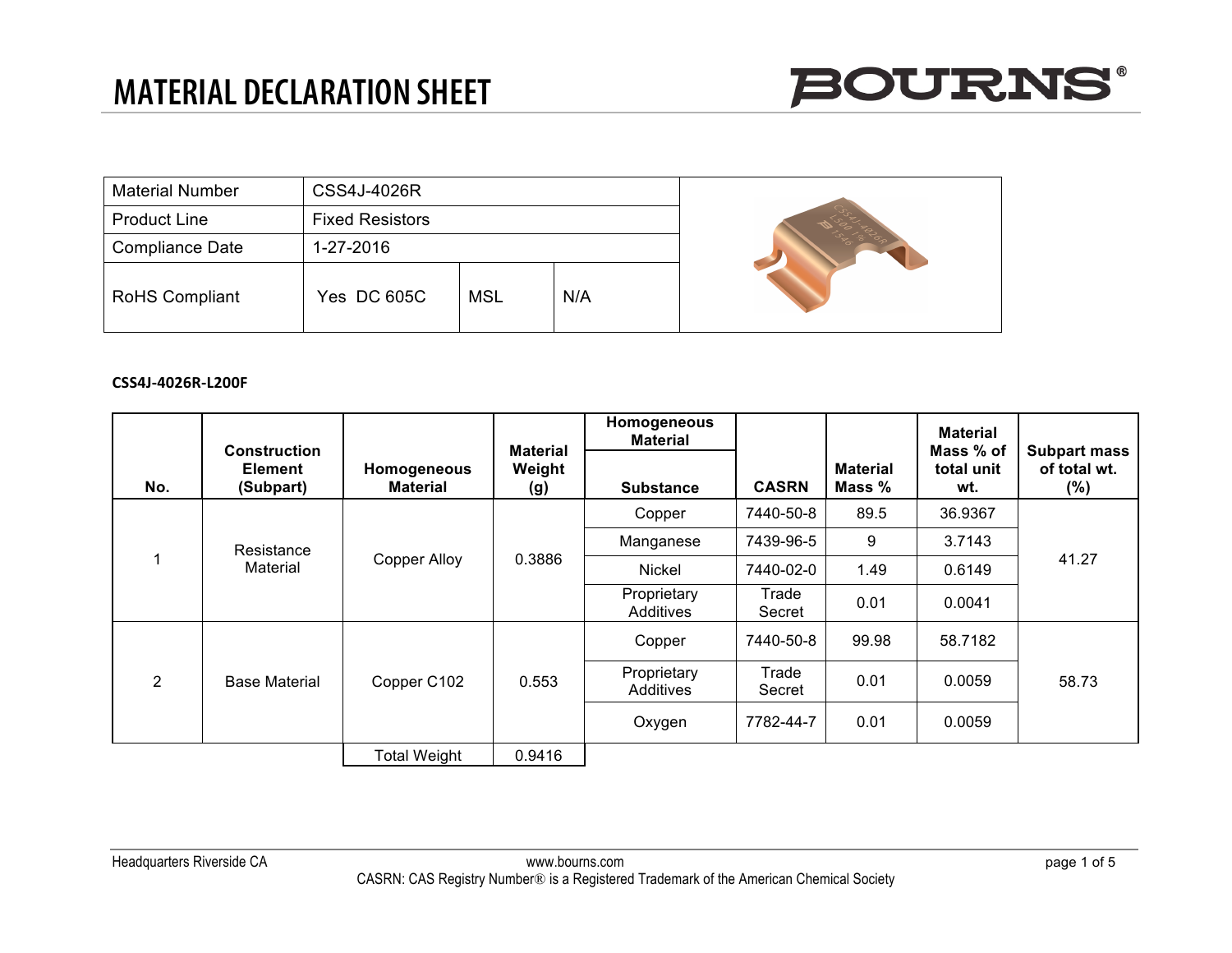

### **CSS4J-4026R-L300F**

|                |                                                    |                                |                               | Homogeneous<br><b>Material</b> |                 |                           | <b>Material</b>                |                                         |
|----------------|----------------------------------------------------|--------------------------------|-------------------------------|--------------------------------|-----------------|---------------------------|--------------------------------|-----------------------------------------|
| No.            | <b>Construction</b><br><b>Element</b><br>(Subpart) | Homogeneous<br><b>Material</b> | <b>Material</b><br>Weight (g) | <b>Substance</b>               | <b>CASRN</b>    | <b>Material</b><br>Mass % | Mass % of<br>total unit<br>wt. | <b>Subpart mass</b><br>of total wt. (%) |
|                |                                                    | <b>Copper Alloy</b>            |                               | Copper                         | 7440-50-8       | 89.5                      | 33.3209                        | 37.23                                   |
|                | Resistance                                         |                                | 0.259                         | Manganese                      | 7439-96-5       | 9                         | 3.3507                         |                                         |
|                | Material                                           |                                |                               | Nickel                         | 7440-02-0       | 1.49                      | 0.5547                         |                                         |
|                |                                                    |                                |                               | Proprietary<br>Additives       | Trade<br>Secret | 0.01                      | 0.0037                         |                                         |
|                |                                                    |                                |                               | Copper                         | 7440-50-8       | 99.98                     | 62.7574                        |                                         |
| $\overline{2}$ | <b>Base Material</b>                               | Copper C102                    | 0.437                         | Proprietary<br>Additives       | Trade<br>Secret | 0.01                      | 0.0063                         | 62.77                                   |
|                |                                                    |                                |                               | Oxygen                         | 7782-44-7       | 0.01                      | 0.0063                         |                                         |
|                |                                                    | Total Weight                   | 0.696                         |                                |                 |                           |                                |                                         |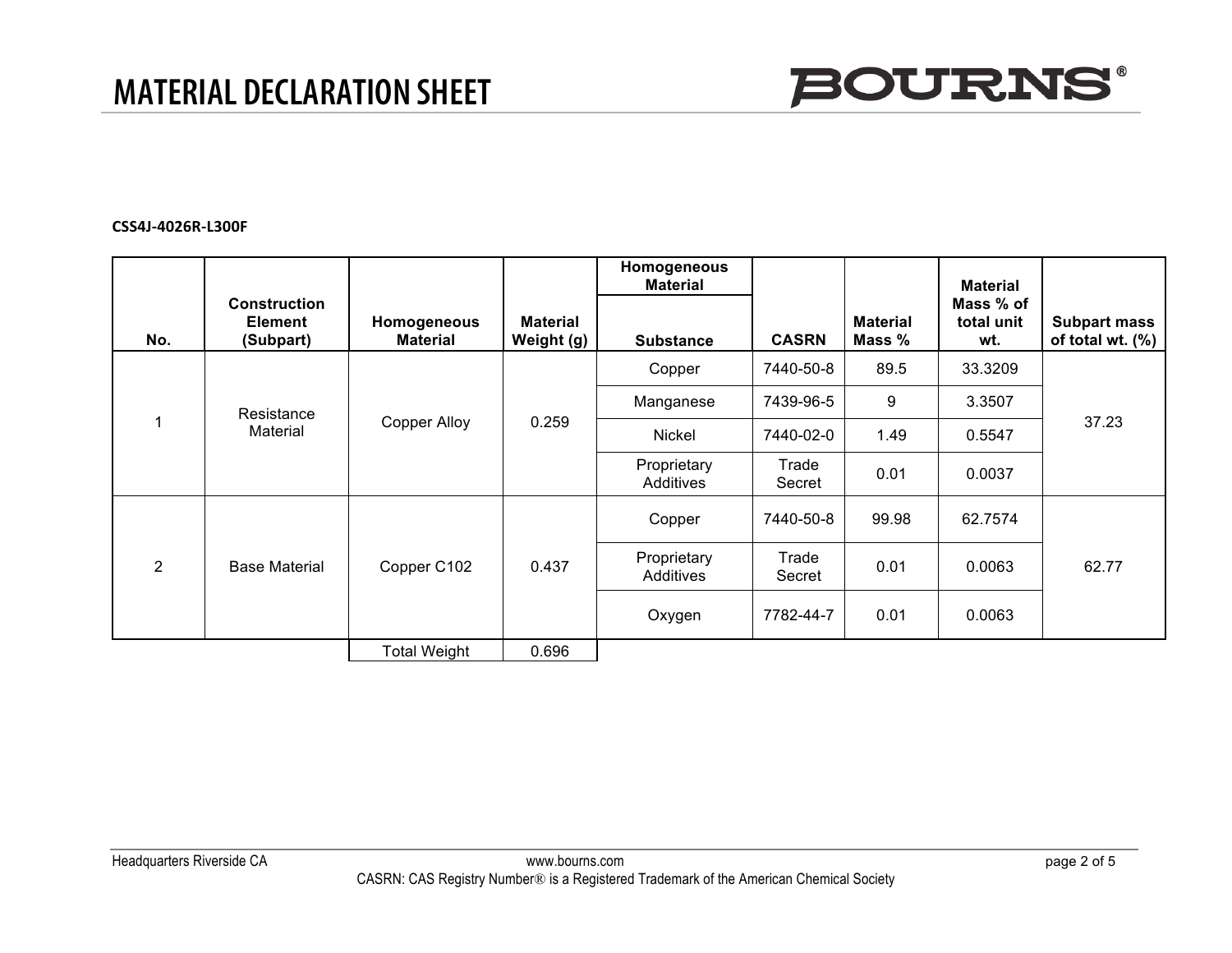

#### **CSS4J-4026R-L500F**

| No. | <b>Construction</b><br><b>Element</b><br>(Subpart) | Homogeneous<br><b>Material</b> | <b>Material</b><br>Weight<br>(g) | Homogeneous<br><b>Material</b><br><b>Substance</b> | <b>CASRN</b>    | <b>Material</b><br>Mass % | <b>Material</b><br>Mass % of<br>total unit<br>wt. | <b>Subpart mass</b><br>of total wt.<br>$(\% )$ |
|-----|----------------------------------------------------|--------------------------------|----------------------------------|----------------------------------------------------|-----------------|---------------------------|---------------------------------------------------|------------------------------------------------|
|     |                                                    |                                |                                  | Copper                                             | 7440-50-8       | 89.5                      | 34.8142                                           |                                                |
|     |                                                    | <b>Copper Alloy</b>            | 0.1575                           | Manganese                                          | 7439-96-5       | 9                         | 3.5009                                            | 38.90                                          |
|     | Resistance<br>Material                             |                                |                                  | Nickel                                             | 7440-02-0       | 1.49                      | 0.5796                                            |                                                |
|     |                                                    |                                |                                  | Proprietary<br>Additives                           | Trade<br>Secret | 0.01                      | 0.0039                                            |                                                |
|     |                                                    |                                |                                  | Copper                                             | 7440-50-8       | 99.98                     | 61.0893                                           |                                                |
| 2   | <b>Base Material</b>                               | Copper C102                    | 0.2474                           | Proprietary<br>Additives                           | Trade<br>Secret | 0.01                      | 0.0061                                            | 61.10                                          |
|     |                                                    |                                |                                  | Oxygen                                             | 7782-44-7       | 0.01                      | 0.0061                                            |                                                |
|     |                                                    | <b>Total Weight</b>            | 0.4049                           |                                                    |                 |                           |                                                   |                                                |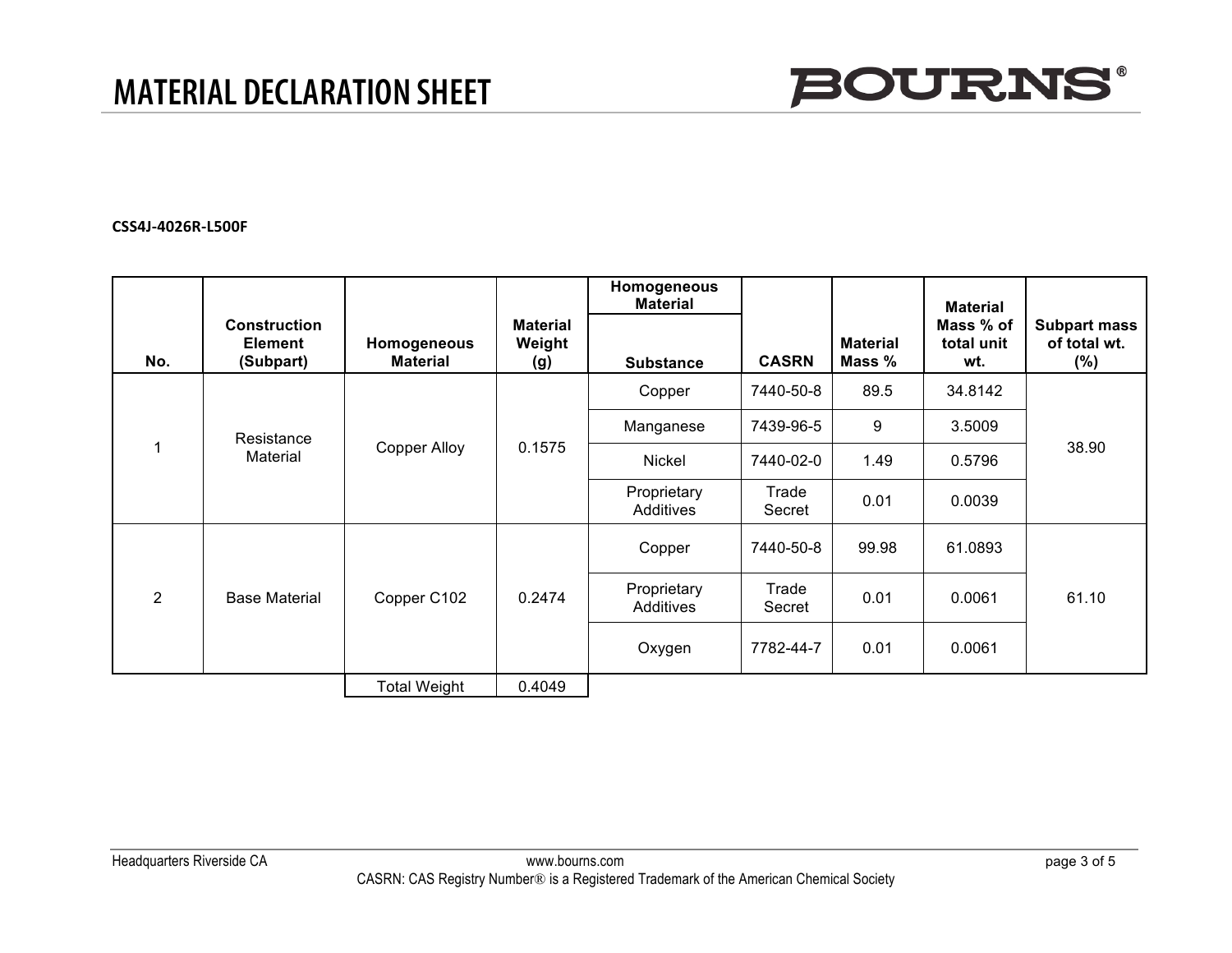

### **CSS4J-4026R-L700F**

|               |                                                    |                                |                               | Homogeneous<br><b>Material</b> |                 |                           |                                                   |                                         |
|---------------|----------------------------------------------------|--------------------------------|-------------------------------|--------------------------------|-----------------|---------------------------|---------------------------------------------------|-----------------------------------------|
| No.           | <b>Construction</b><br><b>Element</b><br>(Subpart) | Homogeneous<br><b>Material</b> | <b>Material</b><br>Weight (g) | <b>Substance</b>               | <b>CASRN</b>    | <b>Material</b><br>Mass % | <b>Material</b><br>Mass % of<br>total unit<br>wt. | <b>Subpart mass</b><br>of total wt. (%) |
|               |                                                    |                                |                               | Copper                         | 7440-50-8       | 89.5                      | 27.8435                                           | 31.11                                   |
|               | Resistance                                         | Copper Alloy                   | 0.1117                        | Manganese                      | 7439-96-5       | 9                         | 2.7999                                            |                                         |
| 1<br>Material |                                                    |                                |                               | Nickel                         | 7440-02-0       | 1.49                      | 0.4635                                            |                                         |
|               |                                                    |                                |                               | Proprietary<br>Additives       | Trade<br>Secret | 0.01                      | 0.0031                                            |                                         |
|               |                                                    |                                |                               | Copper                         | 7440-50-8       | 99.98                     | 68.8762                                           |                                         |
| 2             | <b>Base Material</b>                               | Copper C102                    | 0.2474                        | Proprietary<br>Additives       | Trade<br>Secret | 0.01                      | 0.0069                                            | 68.89                                   |
|               |                                                    |                                |                               | Oxygen                         | 7782-44-7       | 0.01                      | 0.0069                                            |                                         |
|               |                                                    | <b>Total Weight</b>            | 0.3591                        |                                |                 |                           |                                                   |                                         |